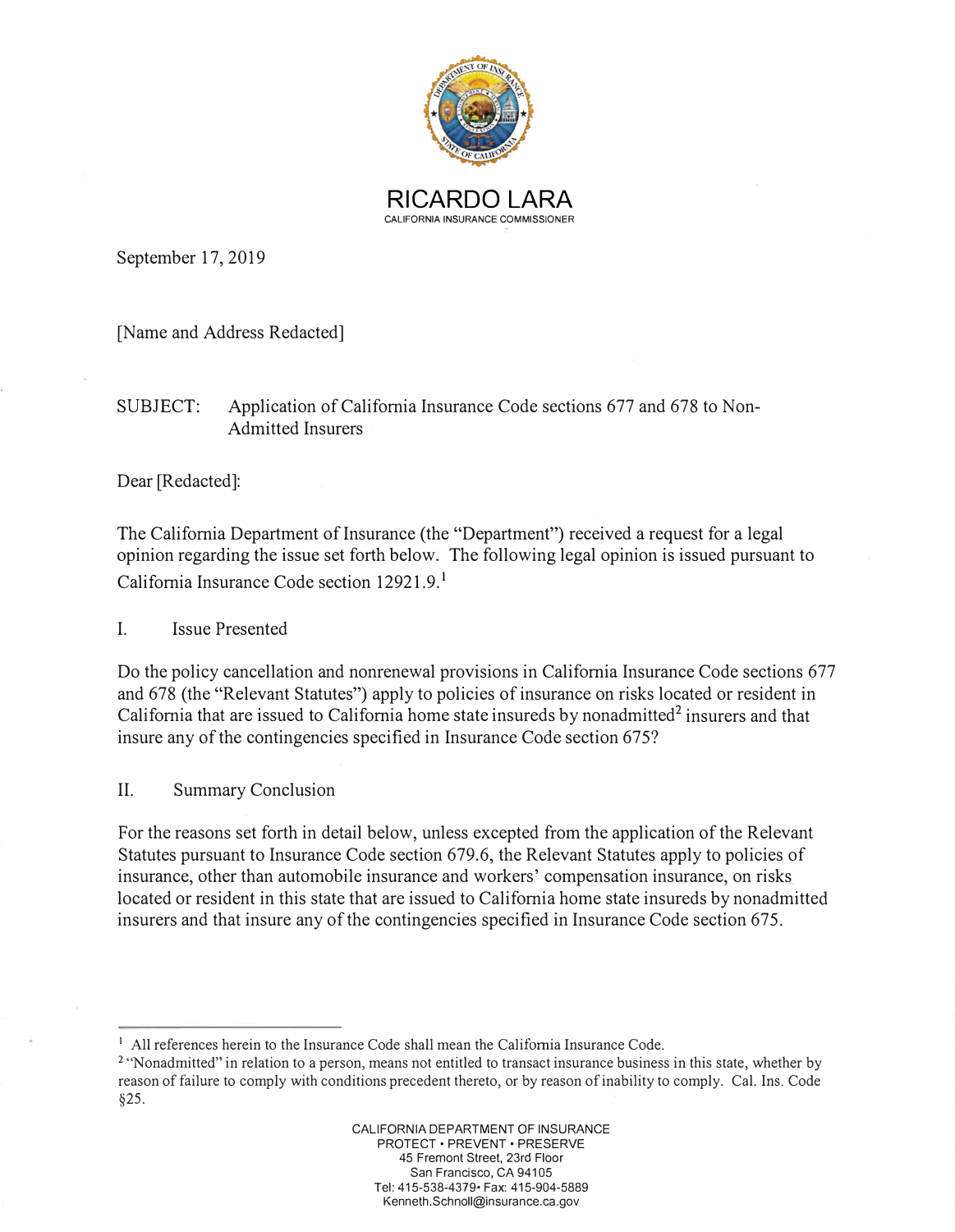## III. Background

Insurance Code section 675 provides in relevant part that "[E]xcept as provided in Sections 676.8 and 679.6, this chapter shall apply "to policies of insurance, other than automobile insurance and workers' compensation insurance on risks located or resident in this state which are issued and take effect or which are renewed after the effective date ofthis chapter and insuring any of the following contingencies [set forth in Insurance Code section 675]." *(Cal. Ins. Code §675.)* 

Insurance Code section 677 provides in relevant part that "[a]ll notices of cancellation shall be in writing, mailed to the named insured ..., with respect to policies in effect after the time limits specified in Section 676 ...." *(Cal. Ins. Code §677.)* 

Insurance Code section 678 provides in relevant part that "[ A ]t least 45 days prior to policy expiration, an insurer shall deliver to the named insured or mail to the named insured at the address shown in the policy  $\ldots$  either an offer of renewal of the policy  $\ldots$  a notice of nonrenewal  $\dots$  (d) This section [678] applies only to policies of insurance specified in Section 675." (e) This section shall become operative on January 1, 2019. *(Cal. Ins. Code §678)* 

Insurance Code section 679.6 provides in relevant part that "[T]he commissioner, may, after hearing exempt from the provisions of this chapter  $[11]$ <sup>3</sup> insurance in respect to any risks or class ofrisk eligible under Section 1763 for placement with nonadmitted insurers by and through licensed surplus lines brokers upon a finding by him that application of this chapter [11] would diminish or tend to diminish the availability, substantially increase the cost of such insurance." *(Cal. Ins. Code §679. 6.)* 

## IV., Discussion

Two categories of insurance carriers provide property and casualty insurance in California: insurers licensed by the Department and "surplus line insurers." Licensed insurers, also known as "admitted insurers," are pennitted to have a presence in California, have full access to the insurance market, and are statutorily "entitled to transact insurance business" in California. *(Cal. Ins. Code§ 24.)* 

On the other hand, surplus lines or "nonadmitted" insurers, are not licensed by the Department and are not pennitted to have a presence in California or transact business in the state. (*Cal. Ins. Code §25.*) Although a nonadmitted insurer is generally precluded from transacting insurance business in California, a nonadmitted insurer may issue policies to California "home state insureds"[4](#page-2-0)  when: (a) the insurance to be provided is statutorily sanctioned as appropriate for nonadmitted insurers; (b) the coverage sought to be provided is generally not available from an

<sup>&</sup>lt;sup>3</sup> All references herein to "Chapter 11" shall mean Division 1, Part 1, Chapter 11 of the Insurance Code.

<sup>4</sup>"Home state insured" means a person whose home state is California and who has received a certificate or evidence of coverage as set forth in Insurance Code section 1764 or a policy as issued by an eligible surplus lines insurer, or a person who is an applicant therefor. *(Cal. Ins. Code §1760.1(f).)*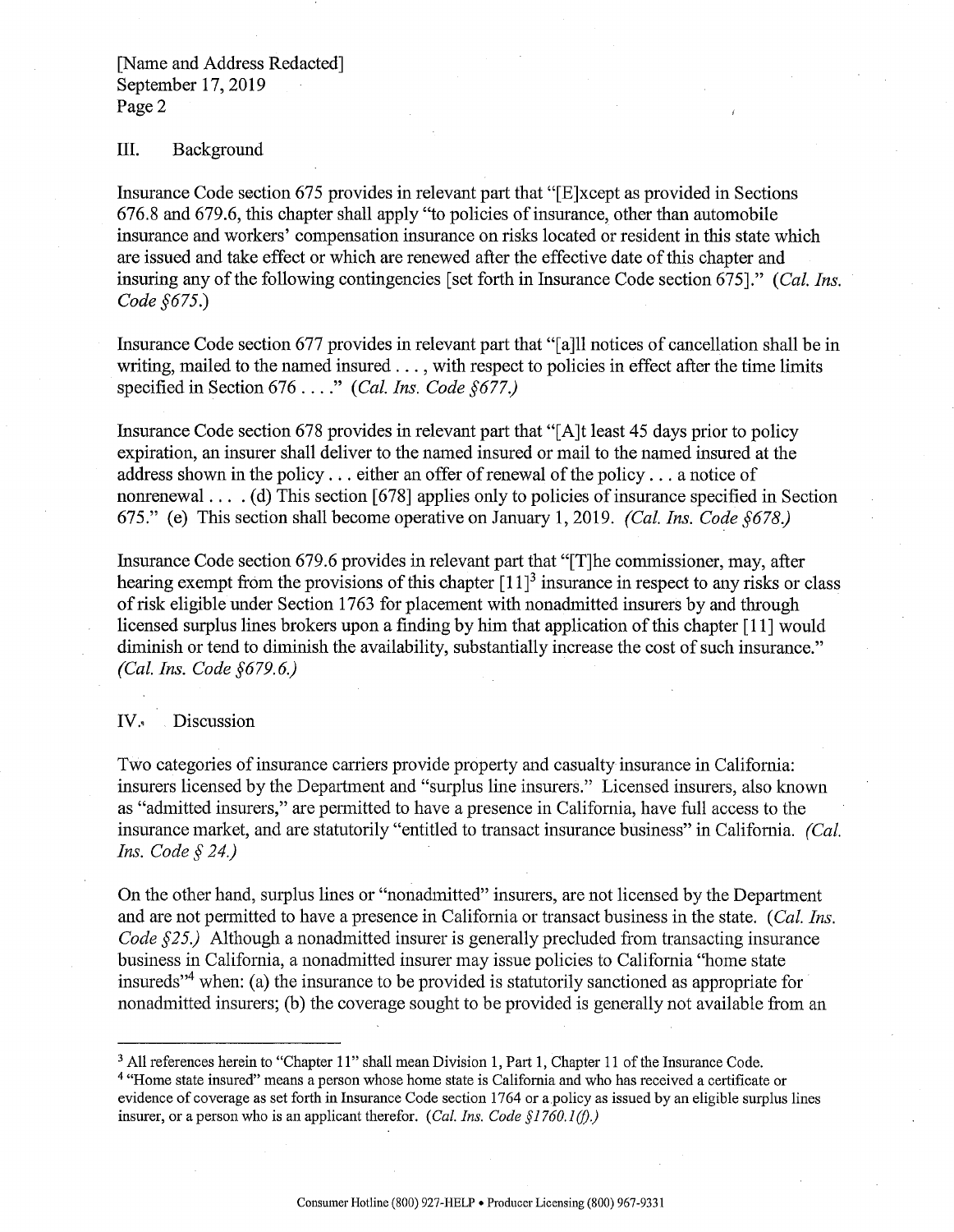<span id="page-2-0"></span>[Name and Address Redacted] September 17, 2019 Page 3

admitted insurer; and (c) the Insurance Commissioner has determined that the nonadmitted insurer is of satisfactory financial stability and reputation to protect the public interest. *(See, Cal. Ins. Code§§ 1760.l(f), 1763, 1765.1.)* 

Similarly, certain provisions of the Insurance Code apply only to nonadmitted insurers (e.g., §700, subd. (b) [unlawful transaction ofinsurance business]), certain sections apply to admitted and nonadmitted insurers alike (e.g.,§§ 250-287 [insurable events and interests], §331 [concealment entitles injured party to rescind insurance], §352 [rules of interpretation for policies]), and there are also provisions that apply to certain admitted insurers but not others (e.g., §1100.1 ["Every admitted incorporated insurer .... "], §1210 ["Any domestic incorporated insurer...."], §1211.5 ["Any domestic incorporated life insurer...."]).

Whether a statute regulating the business of insurance applies to an insurer or to a policy in a given case is not determined exclusively based upon whether the insurer is admitted or nonadmitted. Rather, as with any statute, the scope of a provision governing insurance should be determined with reference to the whole system of law of which it is a part so that all provisions maybe harmonized and have effect. *(Bowland v. Municipal Court (1976) 18 Cal.3d 479, 489; Select Base Materials v. Board ofEqual. (1959) 51 Cal.2d 640, 645.)* 

It has long been settled that 'the business of insurance is affected with a public interest *(Carpenter v. Pacific Mut. Life Ins. Co. (1937) 10 Cal.2d 307, 329)* and that there is a duty upon the Insurance Commissioner of this state 'to protect the rights of all insurance policyholders. *(Caminetti v. State Mut. Life Ins. Co. (1942) 52 [Cal.App.2d](https://Cal.App.2d) 321, 324.)* 

The broad language of the Relevant Statutes referring generally to "policies of insurance" *(Cal. Ins. Code §675(a)),* "all notices of cancellation" *(Cal. Ins. Code §677(a)),* and "at least 45 days prior to policy expiration, an insurer shall deliver to the named insured or mail to the named insured I an offer of renewal or a notice of nonrenewal of the policy]" *(Cal. Ins. Code §678(a))* without limitation, indicates a legislative intent to exercise plenary power ofregulation over insurance cancellations and renewals in this state to protect the people of California. Indeed, California's entire insurance regulatory scheme for over a century has been premised upon the clear objective to protect the people of California and the insurance industry is regulated primarily for the benefit of those who make use of the services the industry offers. *(People v. United National Life Insurance Company, (1967) 66 Cal. 2d 577, 600; Stafford v. Realty Bond Service Corporation (1952) 39 Cal.2d 797, 805.)* 

The objective sought to be achieved by a statute as well as the evil to be prevented is of prime consideration in its interpretation *(Rock Creek, etc., Dist. v. County ofCalaveras (1946) 29 Cal.2d* 7, *9; Freedland v. Greco (1955) 45 Cal.2d 462, 467)* and 'a statute must be construed with reference to the object to be accomplished.' *(In re Petraeus (1939) 12 Cal.2d 579, 583; Golden & Co. v. Justice's Court ofWoodland TP., (1914) 23 Cal. App. 778, 794.)* 

"[I]n the interpretation of statutes, when two constructions appear possible, this court follows the rule of favoring that which leads to the more reasonable result." *(Metropolitan Water Dist. v. Adams,* (1948) 32 Cal.2d 620, 630.) To the extent an examination of the statutory language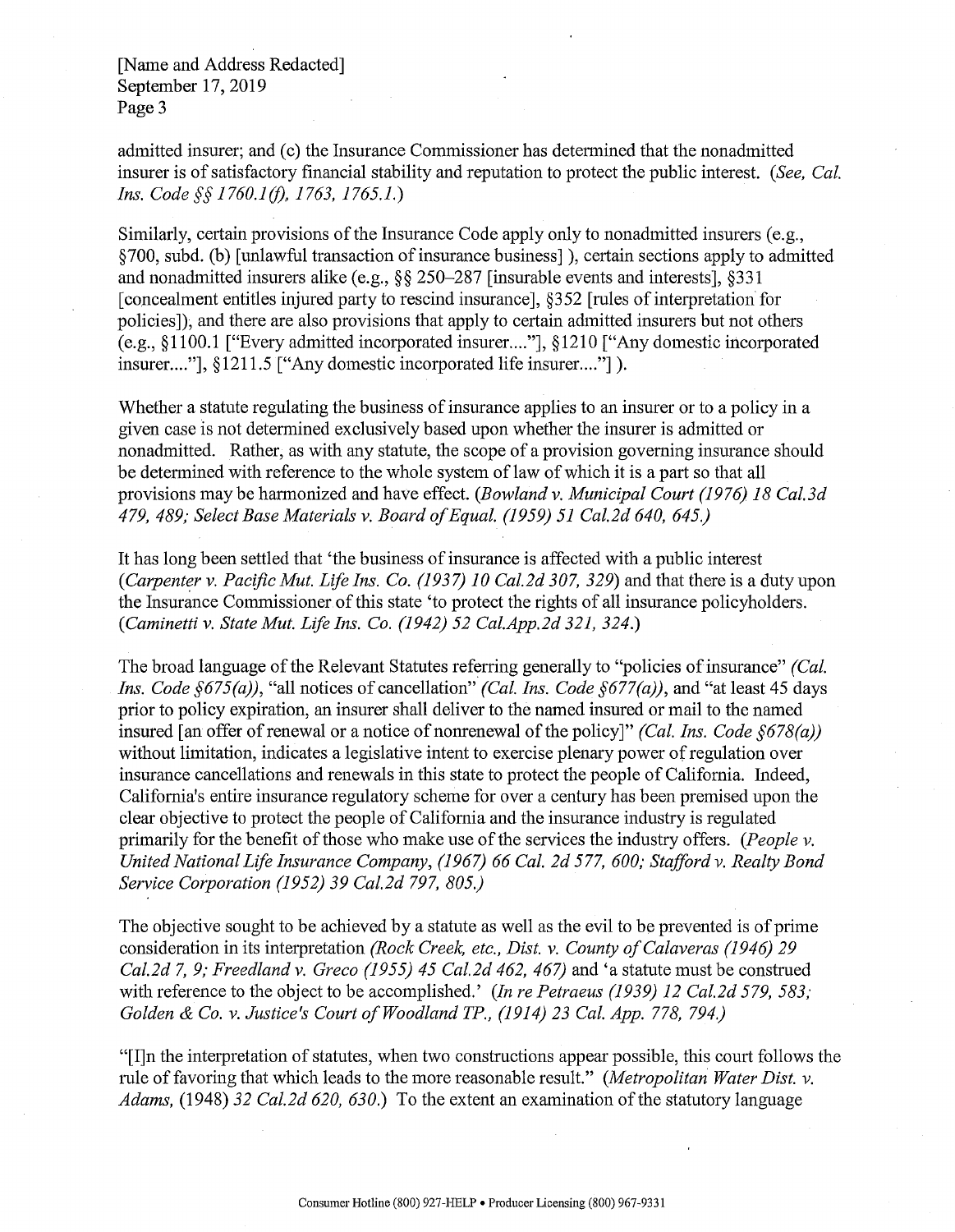[Name and Address Redacted] September 17, 2019 Page 4

leaves uncertainty, it is appropriate to consider "the consequences that will flow from a particular interpretation." *(Harris v. Capital Growth Investors XIV (1991) 52 Cal.3d 1142, 1165.)* Where more than one statutory construction is arguably possible, the policy of the California Supreme Court "has long been to favor the construction that leads to the more reasonable result." *(Webster v. Superior Court* (1988) *46 Cal.3d 338, 343.)* This policy derives largely from the presumption that the California Legislature intends reasonable results consistent with its apparent purpose. *Harris, supra,* at pp. 1165-1166.

Thus, it is appropriate to select the statutory construction of the Relevant Statutes that comports most closely with the California Legislature's apparent intent, with a view to promoting rather than defeating the statutes' general purpose, and to avoid a construction that would lead to unreasonable, impractical, or arbitrary results. *(People v. Jenkins* (1995) 10 Cal.4th 234, 246; *People v. Simon* (1995) 9 Cal.4th 493, 517; *Fields v. Eu* (1976) 18 Cal.3d 322, 328.) The California Supreme Court will not adopt "[a] narrow or restricted meaning" of statutory language "ifit would result in an evasion of the evident purpose of [ a statute], when a permissible, but broader, meaning would prevent the evasion and carry out that purpose." ( *Copley Press, Inc. v. Superior Court, (2006) 39 Cal. 4th 1272; In re Reineger (1920) 184 Cal. 97, 103.)* 

After the enactment of Assembly Bill No. 165 that added Chapter 11 ( commencing with Insurance Code section 675) to Part 1 of Division 1 ofthe Insurance Code, the Department issued Bulletin 70-9 (1970) to answer certain questions regarding the interpretation of AB 165. Bulletin 70-9 provides in relevant part that "the Act (i.e., AB 165) applies to all types of policies of insurance other than automobile insurance and workmen's compensation insurance, on risks located or resident in this state which are issued and take effect or which are renewed after the effective date of the Chapter, and which insure any of the contingencies specified in the legislation." Bulletin 70-9 also expressly provides that "the legislation is remedial in nature and was enacted in the public interest and is therefore to be liberally construed to the end of fostering its objectives, and whenever the meaning is doubtful it must be liberally construed so as to extend the remedy." *(Cal. Ins. Bu! No. 70-9.)* Similarly, the Enrolled Bill Memorandum to the California Governor with respect to AB 165 provides that "[t] his bill is part of the Governor's Consumer Protection Program."

Based on the legislative history of AB 165 and Department Bulletin 70-9, the apparent legislative purpose of the Relevant Statutes is to protect California consumers by requiring insurers to provide to the named insured advance notice of expiration, termination, cancellation or nonrenewal of a policy of insurance with enough time to renew such coverage or to acquire other coverage thereby protecting the people of California.

Restricting the application of the Relevant Statutes only to admitted insurers would impair the efficacy of such statutes and thwart their objective by protecting policyholders from arbitrary policy cancellations and nonrenewals by admitted insurers, while failing to impose any restrictions on nonrenewals and cancellations by nonadmitted insurers thereby failing to protect California consumers from precisely the same abuses by insurers not admitted in California. Moreover, unless the nonrenewal and cancellation provisions of the Relevant Statutes apply to policies on risks located or resident in California issued to California home state insureds by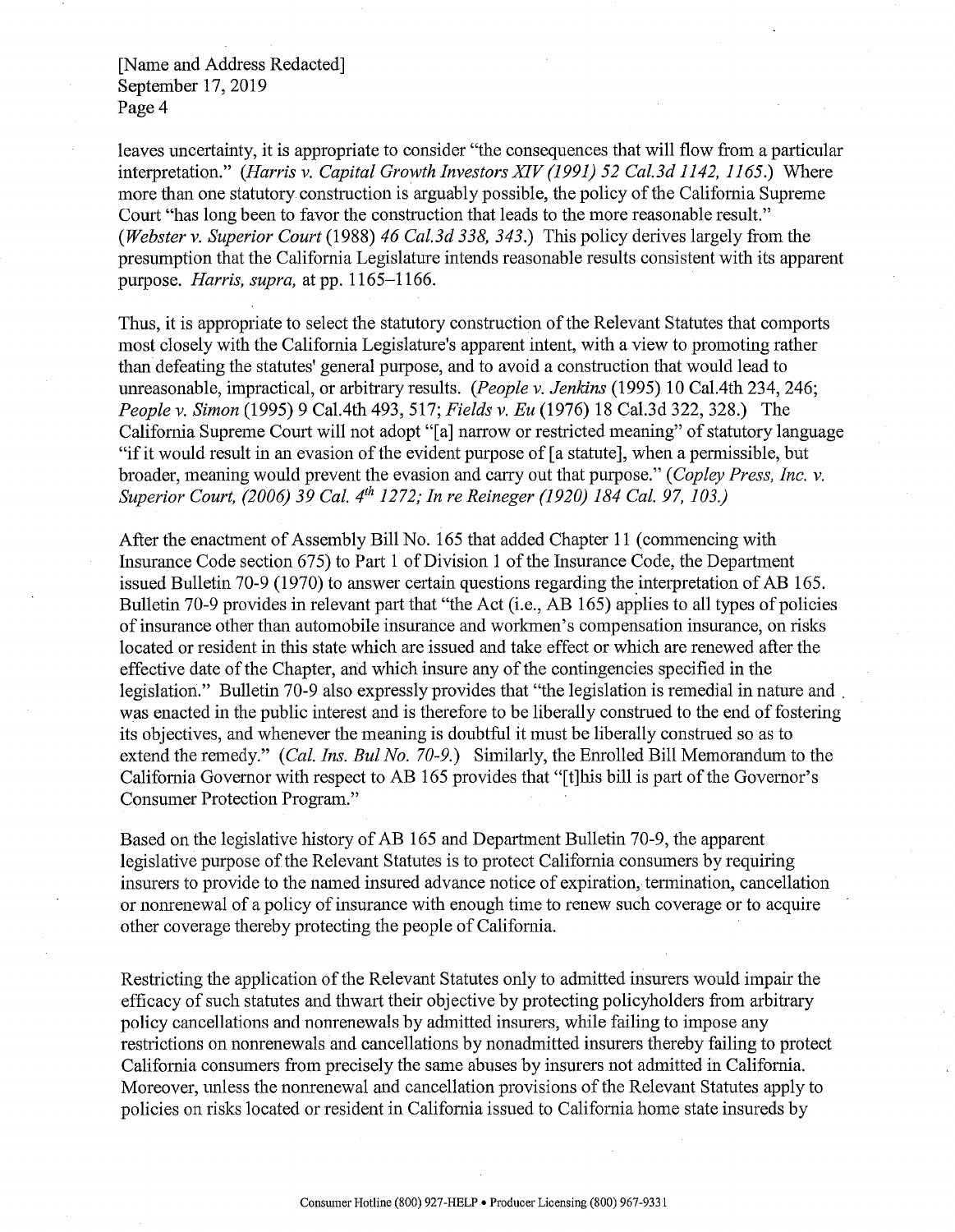[Name and Address Redacted] September 17, 2019 Page 5

nonadmitted insurers and covering any of the contingencies specified in Insurance Code section 675, the nonrenewal and cancellation of such policies would be substantially unregulated in California. *(See, e.g., Greene v. Safeco Ins. Co. (1983) 140 Cal. App. 3d 535, 538.)* 

If the California Legislature intended the nonrenewal and cancellation provisions of the Relevant Statutes to be inapplicable to nonadmitted insurers, it could have crafted a statutory exemption for nonadmitted insurers or clarified the language of the Relevant Statutes to provide that they do not apply to policies issued by nonadmitted insurers. For example, in 1986, the California Legislature enacted Insurance Code section 675.5(d)(f) expressly providing that the term commercial insurance does not include "surplus lines insurance, which is nonadmitted insurance as defined in subdivision (m) of Section 1760.1." Moreover, when the California Legislature intended to limit the application of a section of Chapter 11 to admitted insurers, it so specified. *(See, e.g., Insurance Code sections 676.* 7 *and 676. 75.)* In the absence of any similar language limiting the application of the Relevant Statutes to policies issued by admitted insurers, the necessary inference is that no such limitation was intended. *(See, AIU Insurance Company v. Gillespie (1990) 222 Cal App. 3d 1155, 1162.)* 

Furthermore, Insurance Code section 679.6 provides that the "the commissioner may, after hearing, exempt from the provisions of this chapter" insurance in respect to any risks or class of risk that is eligible under Section 1763 for placement with nonadmitted insurers by and through a licensed surplus lines broker upon a finding by him that application of [ Chapter 11] would diminish or tend to diminish the availability, or substantially increase the cost, of such insurance." Of course, the Commissioner would not need to exempt any policies subject to Chapter 11 placed with nonadmitted insurers unless such policies are subject to the provisions of Chapter 11, including but not limited to, the Relevant Statutes.<sup>5</sup>

Additionally, although "insurer" is not specifically defined in the Relevant Statutes, the California Unfair Practices Act ( *Cal. Ins. Code §790 et seq.)* applies to "Lloyds insurers," to "surplus lines brokers," and to "all other persons engaged in the business of insurance." *(Cal. Ins. Code § 790.01.*) The Unfair Practices Act governs unfair and deceptive insurance practices in California by defining or providing for the determination of, all such practices in this State that constitute unfair methods of competition or unfair or deceptive acts and by prohibiting the trade practices so defined or determined. *(Cal. Ins. Code §790.)* The application of the Unfair Practices Act to, among others, nonadmitted insurers, is a further indication of a legislative intent to protect California consumers from unfair and deceptive trade practices of both admitted and nonadmitted insurers.<sup>6</sup> Accordingly, to interpret the Relevant Statutes not to apply to nonadmitted insurers would be inconsistent with the system of law of which they are a part and

<sup>5</sup> In a April 15, 1971 letter from John R. Maloney on behalf of the California Surplus Lines Association to Assemblyman Robert Beverly, the author ofAB. 165, stating that the "sole purpose (of adding Insurance Code 679.6) "is to provide some machinery for granting relief with respect to hard-to-place risks, where the effect of the new law (Chapter 11) ... would make them even harder to place or substantially increase the premium charges." The reference to the possible negative effect of Chapter 11 on the California surplus lines market implies that the author of AB. 165 and the California Surplus Lines Association believed that Chapter 11 applies to nonadmitted insurers.

<sup>&</sup>lt;sup>6</sup> Insurance Code section 23 defines "insurer" as "The person who undertakes to indemnify another by insurance is the insurer ..." which broadly includes nonadmitted insurers.